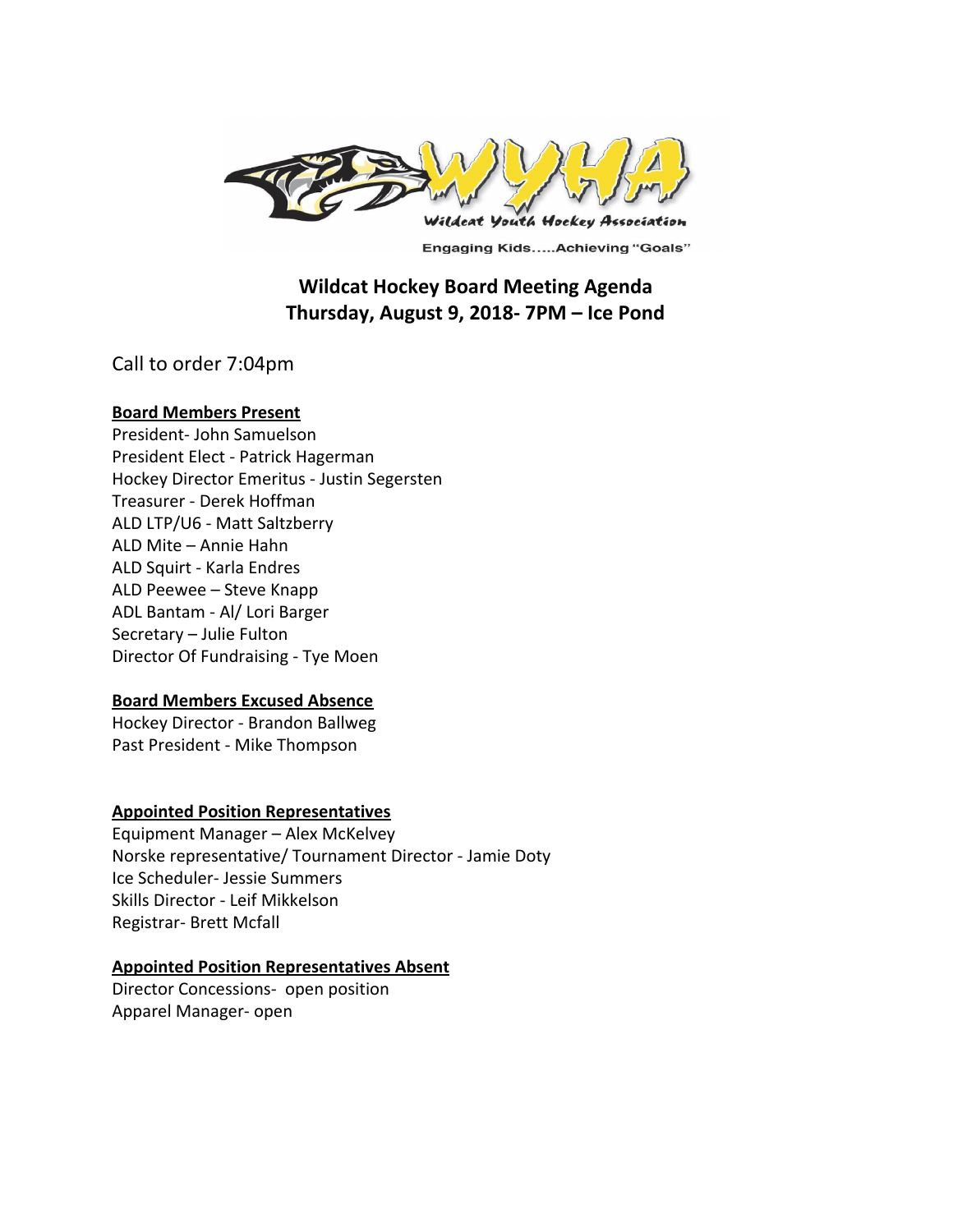### **Member open forum -** none

**Approval of prior meeting minutes -** Annie Hahn made the motion to approve the minutes, Derek Hoffman second. Motion was approved unanimously.

### **Additions to the agenda -** none

### **Approval of agenda**

Lori Barger made the motion to approve the agenda. Karla Endres second. Motion was approved unanimously.

## **New Business**

- WDIR representatives Eric Olson, Brandon Andries, Don Brausen met with WYHA Board to reinforce rink expansion message - WDIR does support a 2nd sheet of ice if appropriate fundraising efforts are made
- 2018-2019 parent handbook was approved unanimously (Derek Hoffman made the motion, Lori Barger 2nd)
- Apparel Manager Lisa Kaisin resigned her position 2 new apparel managers were appointed with an unanimously - Janine Gumley and Kimberly Evans
- Concessions Director appointed unanimously Allan Schmid will serve as concessions director until January 1st (his work schedule becomes too busy after this point); he will work with another volunteer (to be determined, targeting a 8U mite parent) so that they might take this position over after January 1st. Jaime Doty has volunteered to also help after January 1st.
- WAHA 2-year pilot program with double rostering girls approved unanimously (Karen Endres made motion, Steve Knapp 2nd) - this means that a Wildcat female skater may double roster to an all-girls program as their secondary team; by attending Wildcat tryouts, a female skater is stating her intent to make the Wildcat Youth Hockey her primary team
- Beer permit for the Wildcat Classic for \$71.00 was approved unanimously (Derek Hoffman made the motion, Karla Endres 2nd)

# **Reports by Appointed Board Members**

## **Equipment Manager:**

- 25 new tryout pinnies had to be ordered d/t others not being turned in last season
- Old jersey style extras will be sold to parents who would like to wear them as spirit wear

### **Apparel:**

- WYHA will use Expertise as their Apparel vender for the 2018-2019 season
- 1st jersey tryon successful
- 2nd jersey tryon scheduled for Wed 8/15/18 from 6-8pm at IP
- Selecting jersey number addressed
	- ALL skaters will choose a jersey number based on their birth year skaters born in even numbered birth years will choose an even number - odd birth years will choose an odd number - no exceptions going forward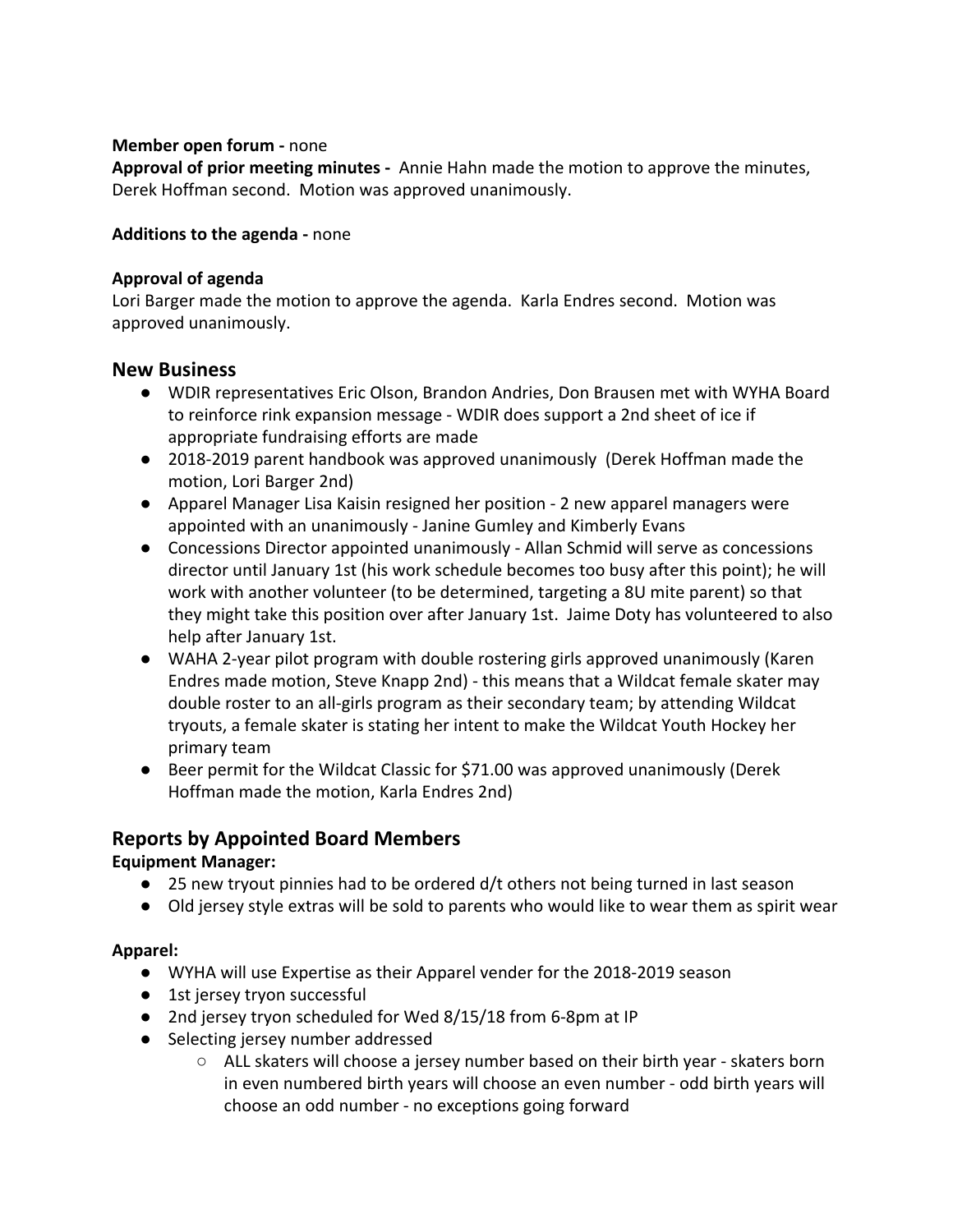- $\circ$  Jersey numbers can be saved within a family, however they can only be saved for a 2 year maximum and the skaters birth year must match the even/odd criteria
- Wildcat Hockey socks will be sold in the hockey store that will open at the Ice Pond

## **Registrar:**

- 91 skaters registered at this time
- Early-bird discount (\$50) ends 8/20/18

## **Ice scheduler:**

- Less ice available this season Wildcats will also be using ice at the Shell, Middleton?, Sauk?, Sun Prairie?
- Mite games
	- 20 hours will be submitted to Region 4 for 8U games
	- 6U games will use ice dates/ times that are kicked back from Region 4 after 8U game dates/ times selected

## **Tournament Director:**

- Susie the Duck parade in Lodi will be cancelled d/t lack of interest
- Wildcat Classic Mites and Squirts update to come next month

## **Director of Concessions:**

● Jaime continues to work with Bill Thousand (from Clarity) to try to incorporate software that will check-in volunteers electronically for volunteer hours in the concession stand

### **Skills Director:**

● a great deal of work is currently being done by the tryout committee and coaches update to come next month

## **Board Reports:**

## **Treasurer:**

- Financials- income statement and balance sheet to be updated next month
- Approval of bills: Annie Hahn made motion to approve paying this month's bills, Karla Endres 2nd - approved unanimously

### **President:**

- WAHA Annual Meeting update
	- o 7 members attended
	- o Region 4 has a new director Anna Hughes Papich
	- o WYHA won grant \$2,500 towards Mite Boards
- Tryout logistics
	- $\circ$  Tryout will be closed to parents this year this will allow skaters to focus on tryouts and not parents/friends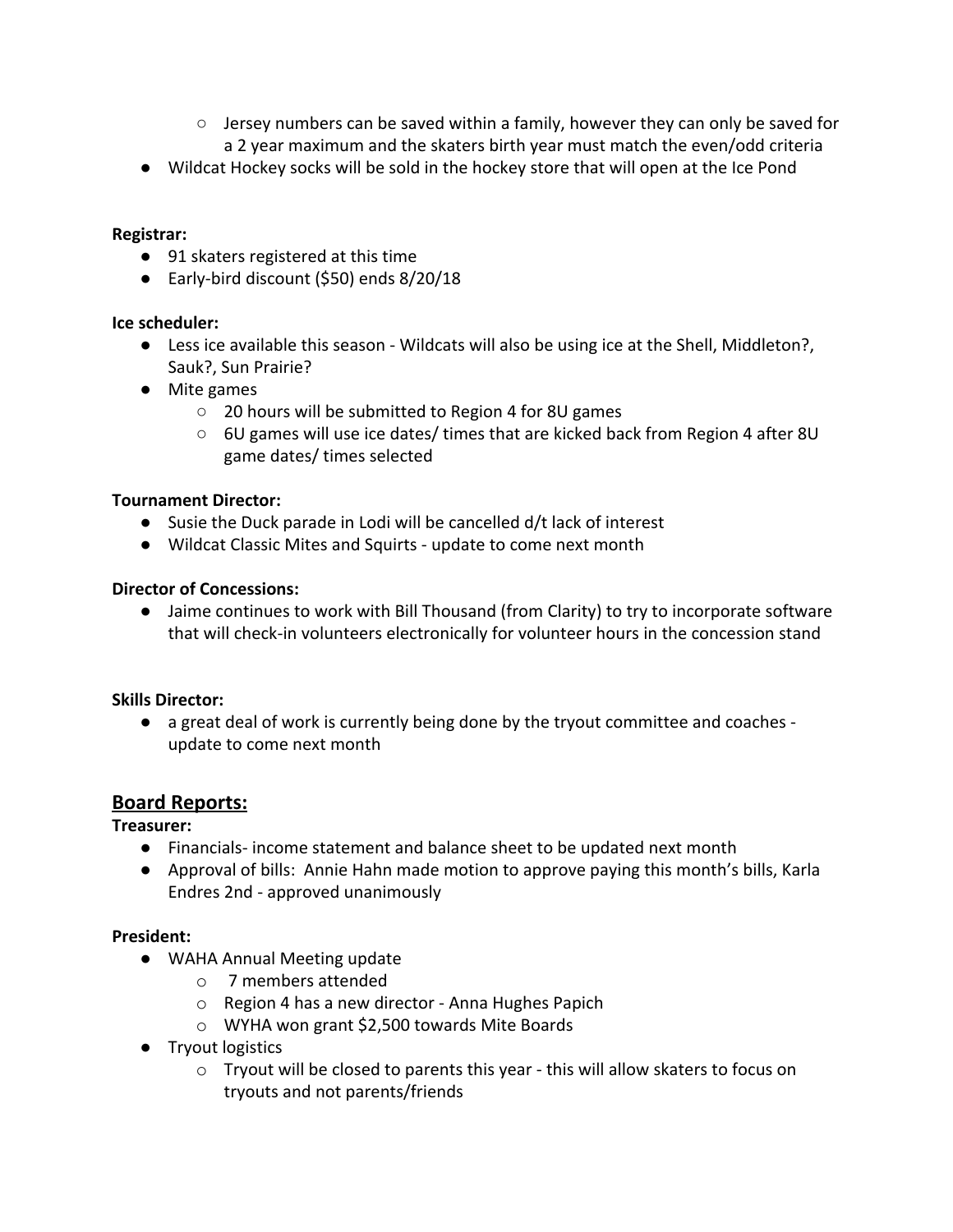- $\circ$  John S and Julie F will determine what can be used to signify that a person (evaluators, etc.) can be admitted into tryouts
- This will be a business taking over the Crossovers space at the Ice Pond

## **LTS/LTP/ U6 ALD:** nothing to report

**Mite ALD:** preseason scheduling mtg 9/11/18

**Squirt ALD:** nothing to report

**Peewee ALD:** nothing to report

## **Bantam ALD:**

- Question raised by parent of Bantam family re: because there are two different times for Bantam tryouts based on first letter of last name, can skaters change times
	- Answer is NO

## **Midget ALD:** vacant position

\*\*\* Squirt, PeeWee, and Bantam ALDs will had a pre-season meeting with President - see addendum to minutes

## **Fundraising:**

- Golf outing 8/10/18
	- 5 less teams compared to last season
	- \$5,500 raised with sponsor fees
- Raffle WYHA will contribute \$500 as top prize (American Transmission Co did not contribute this year - \$1200 last season)
- Bucky Books Eric Anderson
- Madison Capitols
	- Youth Association Hockey Night offered however WYHA declines as we are unable to commit to minimum ticket purchase (Caps asked for at least 200 tickets to be purchased by WYHA)

## **Secretary:** nothing to report

## **Hockey Director / Hockey Director Elect:**

- Tryout committee is meeting often
- Hockey directors are working through tryouts and season

### **President Elect:**

- 2&2 Callenge equipment ordered (water bottles and blue pucks)
- Background check past president will let Board members know who needs a background check